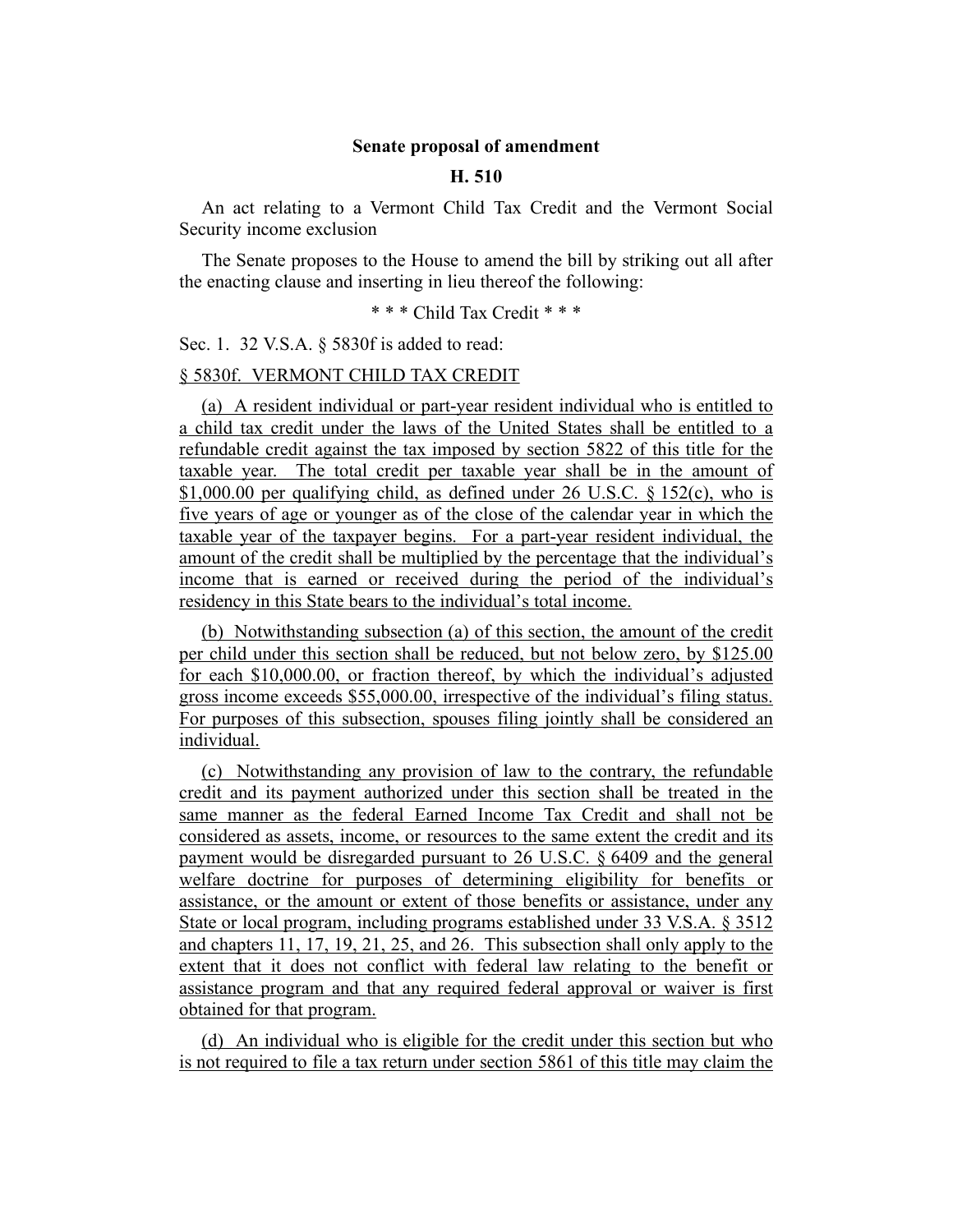credit in the form and manner prescribed by the Commissioner of Taxes, provided the form and manner are as simple and easy to understand as possible.

\* \* \* Child and Dependent Care Tax Credit \* \* \*

Sec. 2. 32 V.S.A. § 5822(d) is amended to read:

(d)(1) A taxpayer shall be entitled to a credit against the tax imposed under this section of 24 percent of each of the credits allowed against the taxpayer's federal income tax for the taxable year as follows: the credit for people who are elderly or permanently totally disabled, and the investment tax credit attributable to the Vermont-property portion of the investment, and child care and dependent care credits.

\* \* \*

Sec. 3. 32 V.S.A. § 5828c is amended to read:

#### § 5828c. LOW-INCOME CHILD AND DEPENDENT CARE CREDIT

A resident of this State with federal adjusted gross income less than \$30,000.00 (or \$40,000.00 for married, filing jointly) shall be eligible for a refundable credit against the tax imposed under section 5822 of this title. The credit shall be equal to 50 percent of the federal child and dependent care credit allowed to the taxpayer for the taxable year for child or dependent care services provided in this State in a registered home or licensed facility certified by the Agency of Human Services as meeting national accreditation or national credential standards endorsed by the Agency. A credit under this section shall be in lieu of any child and dependent care credit available under subsection 5822(d) of this title.

\* \* \* Student Loan Interest Deduction \* \* \*

Sec. 4. 32 V.S.A. § 5811 is amended to read:

#### § 5811. DEFINITIONS

The following definitions shall apply throughout As used in this chapter unless the context requires otherwise:

\* \* \*

(21) "Taxable income" means, in the case of an individual, federal adjusted gross income determined without regard to 26 U.S.C. § 168(k) and:

\* \* \*

(B) decreased by the following items of income (to the extent such income is included in federal adjusted gross income):

\* \* \*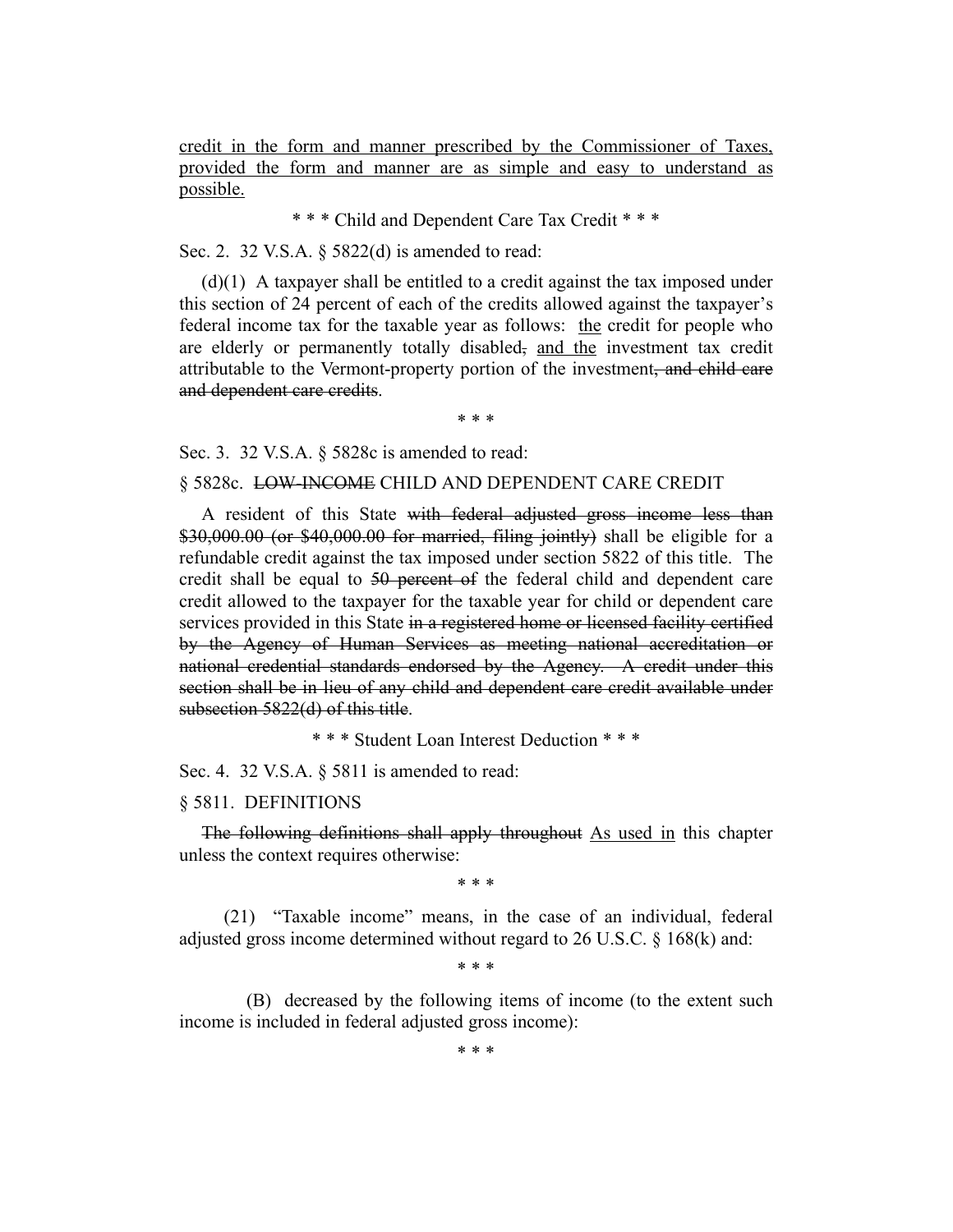(iv) the portion of federally taxable benefits received under the federal Social Security Act that is required to be excluded under section 5830e of this chapter; and

\* \* \*

(vi) the amount of interest paid by a qualified resident taxpayer during the taxable year on a qualified education loan for the costs of attendance at an eligible educational institution; and

\* \* \*

(29) As used in subdivision  $(21)(B)(vi)$  of this section:

(A) "Qualified education loan" and "eligible educational institution" shall have the same meanings as under 26 U.S.C. § 221(d).

(B) "Qualified resident taxpayer" means an individual qualifying for residency as defined under subdivision (11) of this section and whose adjusted gross income is equal to or less than:

(i) \$120,000.00 if the individual's filing status is single, head of household, or married filing separately; or

(ii) \$200,000.00 if the individual's filing status is married filing jointly.

\* \* \* Statutory Purposes for Tax Expenditures \* \* \*

Sec. 5. 32 V.S.A. § 5813 is amended to read:

§ 5813. STATUTORY PURPOSES

\* \* \*

(c) The statutory purpose of the Vermont credit for child and dependent care in subsection 5822(d) of this title is to provide financial assistance to employees who must incur dependent care expenses to stay in the workforce in the absence of prekindergarten programming. [Repealed.]

\* \* \*

(r) The statutory purpose of the Vermont low-income child and dependent care tax credit in section 5828c of this title is to provide cash relief to lowerincome employees who incur dependent care expenses in certified centers to enable them to remain in the workforce.

\* \* \*

(y) The statutory purpose of the Vermont child tax credit in section 5830f of this title is to provide financial support to families with young children.

(z) The statutory purpose of the exclusion from income of student loan interest paid in subdivision 5811(21)(B)(vi) of this title is to lessen the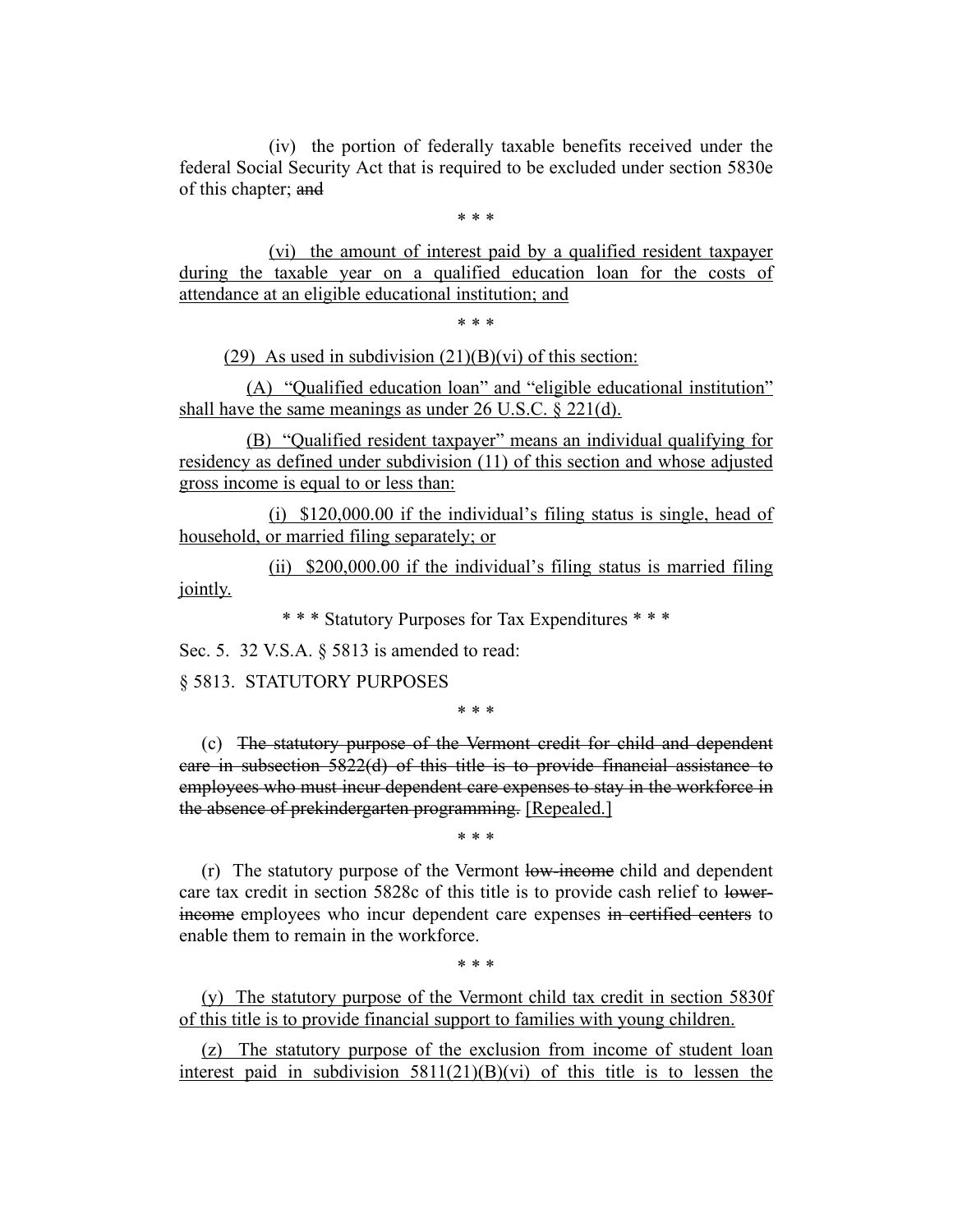financial impact of higher education debt on Vermonters.

\* \* \* Sunsets; Tax Credits and Deduction \* \* \*

### Sec. 6. REPEAL; CHILD TAX CREDIT

32 V.S.A. § 5830f (Vermont child tax credit) is repealed.

Sec. 7. 32 V.S.A. § 5822(d) is amended to read:

(d)(1) A taxpayer shall be entitled to a credit against the tax imposed under this section of 24 percent of each of the credits allowed against the taxpayer's federal income tax for the taxable year as follows: the credit for people who are elderly or permanently totally disabled, and the investment tax credit attributable to the Vermont-property portion of the investment, and child care and dependent care credits.

\* \* \*

Sec. 8. 32 V.S.A. § 5828c is amended to read:

#### § 5828c. LOW-INCOME CHILD AND DEPENDENT CARE CREDIT

A resident of this State with federal adjusted gross income less than \$30,000.00 (or \$40,000.00 for married, filing jointly) shall be eligible for a refundable credit against the tax imposed under section 5822 of this title. The credit shall be equal to 50 percent of the federal child and dependent care credit allowed to the taxpayer for the taxable year for child or dependent care services provided in this State in a registered home or licensed facility certified by the Agency of Human Services as meeting national accreditation or national credential standards endorsed by the Agency. A credit under this section shall be in lieu of any child and dependent care credit available under subsection 5822(d) of this title.

Sec. 9. 32 V.S.A. § 5811(21)(B) is amended to read:

(B) decreased by the following items of income (to the extent such income is included in federal adjusted gross income):

\* \* \*

(iv) the portion of federally taxable benefits received under the federal Social Security Act that is required to be excluded under section 5830e of this chapter; and

\* \* \*

(vi) the amount of interest paid by a qualified resident taxpayer during the taxable year on a qualified education loan for the costs of attendance at an eligible educational institution; and [Repealed.]

\* \* \*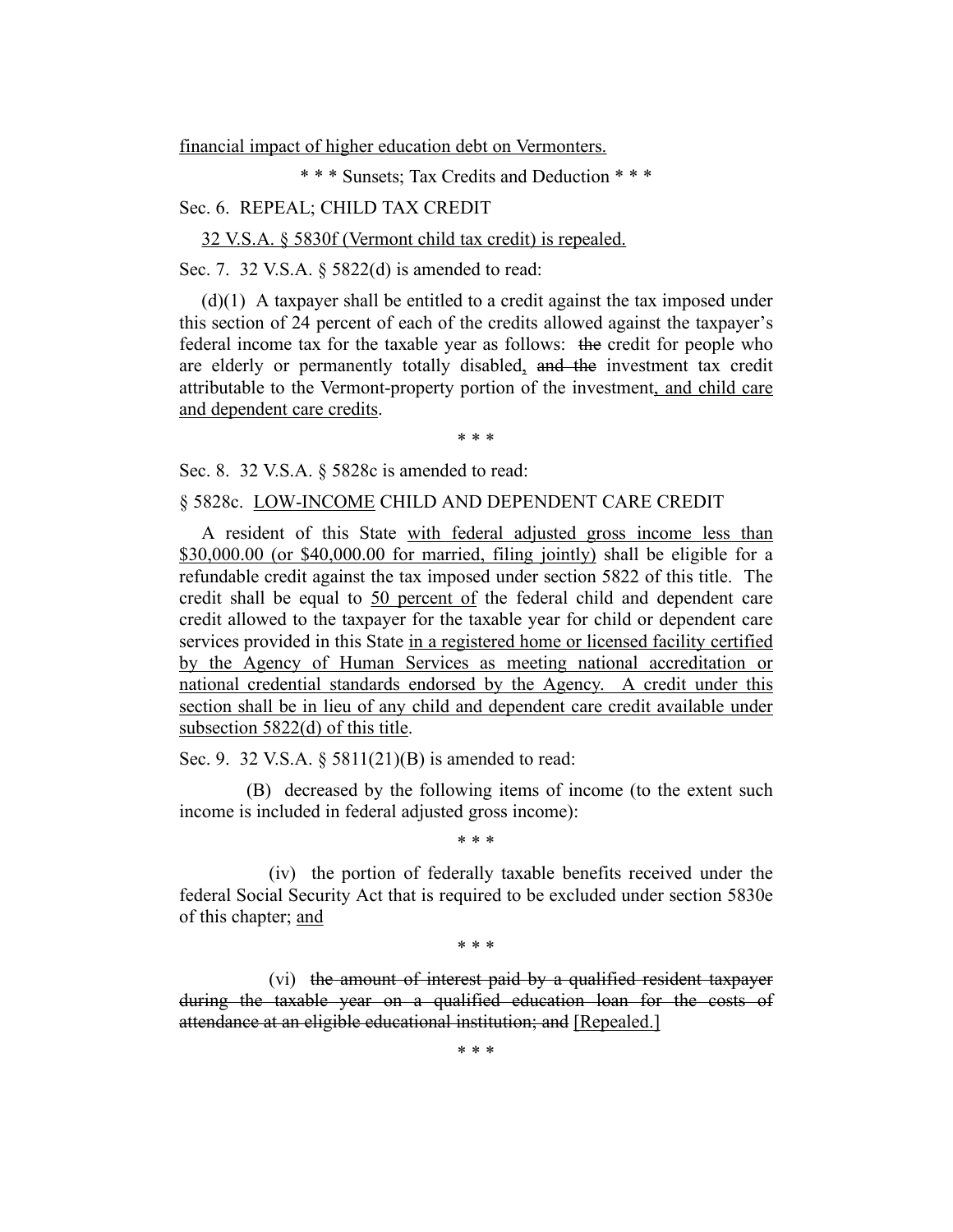(29) As used in subdivision  $(21)(B)(vi)$  of this section:

(A) "Qualified education loan" and "eligible educational institution" shall have the same meanings as under 26 U.S.C. § 221(d).

(B) "Qualified resident taxpayer" means an individual qualifying for residency as defined under subdivision (11) of this section and whose adjusted gross income is equal to or less than:

(i) \$120,000.00 if the individual's filing status is single, head of household, or married filing separately; or

(ii) \$200,000.00 if the individual's filing status is married filing jointly. [Repealed.]

Sec. 10. 32 V.S.A. § 5813 is amended to read:

§ 5813. STATUTORY PURPOSES

\* \* \*

(c) The statutory purpose of the Vermont credit for child and dependent care in subsection 5822(d) of this title is to provide financial assistance to employees who must incur dependent care expenses to stay in the workforce in the absence of prekindergarten programming.

\* \* \*

(r) The statutory purpose of the Vermont low-income child and dependent care tax credit in section 5828c of this title is to provide cash relief to lowerincome employees who incur dependent care expenses in certified centers to enable them to remain in the workforce.

\* \* \*

(y) The statutory purpose of the Vermont child tax credit in section 5830f of this title is to provide financial support to families with young children. [Repealed.]

(z) The statutory purpose of the exclusion from income of student loan interest paid in subdivision 5811(21)(B)(vi) of this title is to lessen the financial impact of higher education debt on Vermonters. [Repealed.]

\* \* \* Retirement Income Exclusions \* \* \*

Sec. 11. 32 V.S.A. § 5811(21)(B)(iv) is amended to read:

(iv) the portion of certain retirement income and federally taxable benefits received under the federal Social Security Act that is required to be excluded under section 5830e of this chapter; and

Sec. 12. 32 V.S.A. § 5830e is amended to read:

§ 5830e. RETIREMENT INCOME; SOCIAL SECURITY INCOME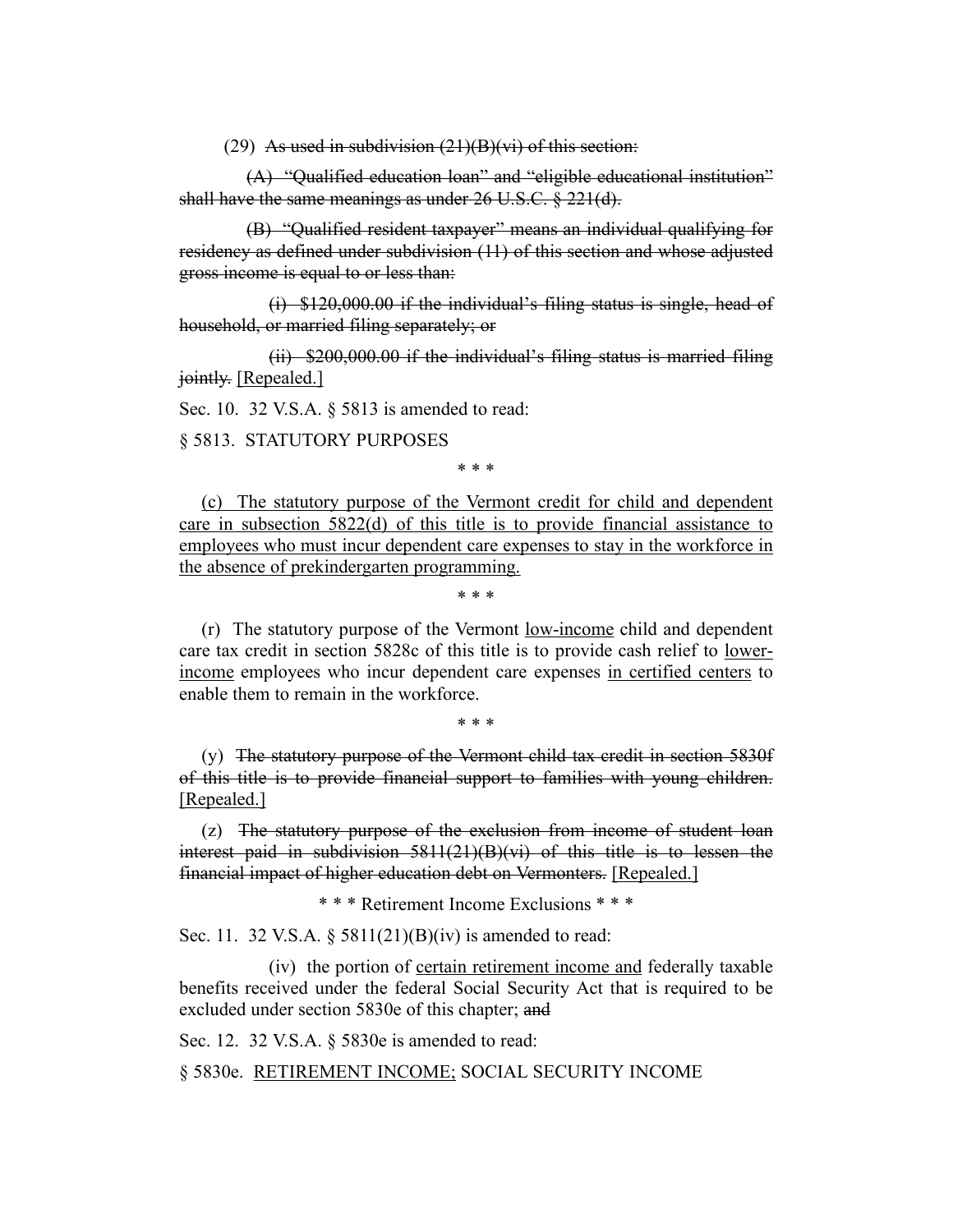(a) Social Security income. The portion of federally taxable Social Security benefits excluded from taxable income under subdivision  $5811(21)(B)(iv)$  of this chapter shall be as follows:

(1) For taxpayers whose filing status is single, married filing separately, head of household, or <del>qualifying widow or widower</del> surviving spouse:

(A) If the federal adjusted gross income of the taxpayer is less than or equal to \$45,000.00 \$50,000.00, all federally taxable benefits received under the federal Social Security Act shall be excluded.

(B) If the federal adjusted gross income of the taxpayer is greater than \$45,000.00 \$50,000.00 but less than \$55,000.00 \$60,000.00, the percentage of federally taxable benefits received under the Social Security Act to be excluded shall be proportional to the amount of the taxpayer's federal adjusted gross income over \$45,000.00 \$50,000.00, determined by:

(i) subtracting the federal adjusted gross income of the taxpayer from \$55,000.00 \$60,000.00;

(ii) dividing the value under subdivision (i) of this subdivision (B) by \$10,000.00; and

(iii) multiplying the value under subdivision (ii) of this subdivision (B) by the federally taxable benefits received under the Social Security Act.

(C) If the federal adjusted gross income of the taxpayer is equal to or greater than \$55,000.00 \$60,000.00, no amount of the federally taxable benefits received under the Social Security Act shall be excluded under this section.

(2) For taxpayers whose filing status is married filing jointly:

(A) If the federal adjusted gross income of the taxpayer is less than or equal to \$60,000.00 \$65,000.00, all federally taxable benefits received under the Social Security Act shall be excluded.

(B) If the federal adjusted gross income of the taxpayer is greater than \$60,000.00 \$65,000.00 but less than \$70,000.00 \$75,000.00, the percentage of federally taxable benefits received under the Social Security Act to be excluded shall be proportional to the amount of the taxpayer's federal adjusted gross income over \$60,000.00 \$65,000.00, determined by:

(i) subtracting the federal adjusted gross income of the taxpayer from \$70,000.00 \$75,000.00;

(ii) dividing the value under subdivision (i) of this subdivision  $(B)$ by \$10,000.00; and

(iii) multiplying the value under subdivision (ii) of this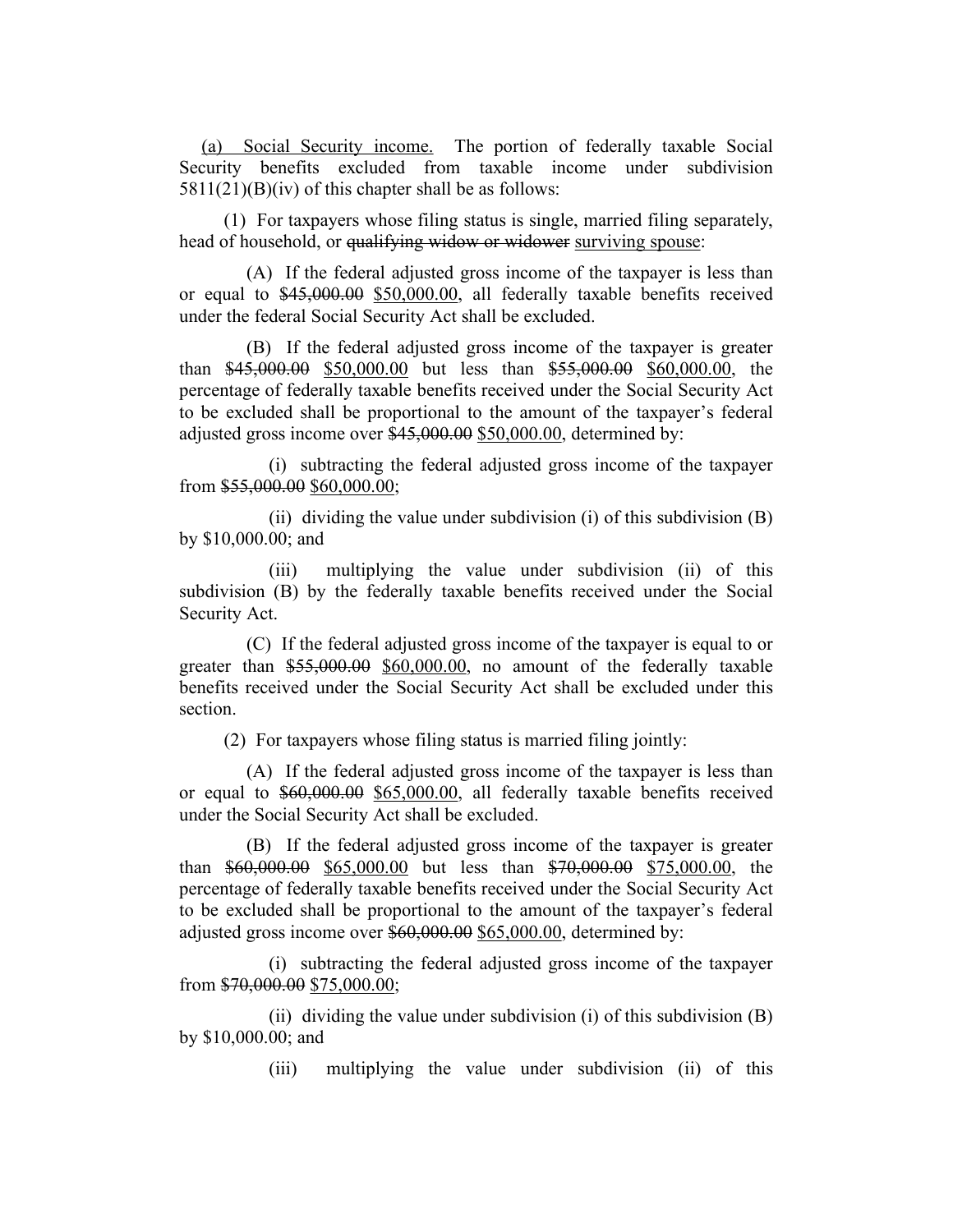subdivision (B) by the federally taxable benefits received under the Social Security Act.

(C) If the federal adjusted gross income of the taxpayer is equal to or greater than \$70,000.00 \$75,000.00, no amount of the federally taxable benefits received under the Social Security Act shall be excluded under this section.

(b) Civil Service Retirement System income. The portion of income received from the Civil Service Retirement System excluded from taxable income under subdivision  $5811(21)(B)(iv)$  of this title shall be subject to the limitations under subsection (e) of this section and shall be determined as follows:

(1) For taxpayers whose filing status is single, married filing separately, head of household, or surviving spouse:

(A) If the federal adjusted gross income of the taxpayer is less than or equal to \$50,000.00, the first \$10,000.00 of income received from the Civil Service Retirement System shall be excluded.

(B) If the federal adjusted gross income of the taxpayer is greater than \$50,000.00 but less than \$60,000.00, the percentage of the first \$10,000.00 of income received from the Civil Service Retirement System to be excluded shall be proportional to the amount of the taxpayer's federal adjusted gross income over \$50,000.00, determined by:

(i) subtracting the federal adjusted gross income of the taxpayer from \$60,000.00;

(ii) dividing the value under subdivision (i) of this subdivision  $(B)$ by \$10,000.00; and

(iii) multiplying the value under subdivision (ii) of this subdivision (B) by the income received from the Civil Service Retirement System.

(C) If the federal adjusted gross income of the taxpayer is equal to or greater than \$60,000.00, no amount of the income received from the Civil Service Retirement System shall be excluded under this section.

(2) For taxpayers whose filing status is married filing jointly:

(A) If the federal adjusted gross income of the taxpayer is less than or equal to \$65,000.00, the first \$10,000.00 of income received from the Civil Service Retirement System shall be excluded.

(B) If the federal adjusted gross income of the taxpayer is greater than \$65,000.00 but less than \$75,000.00, the percentage of the first \$10,000.00 of income received from the Civil Service Retirement System to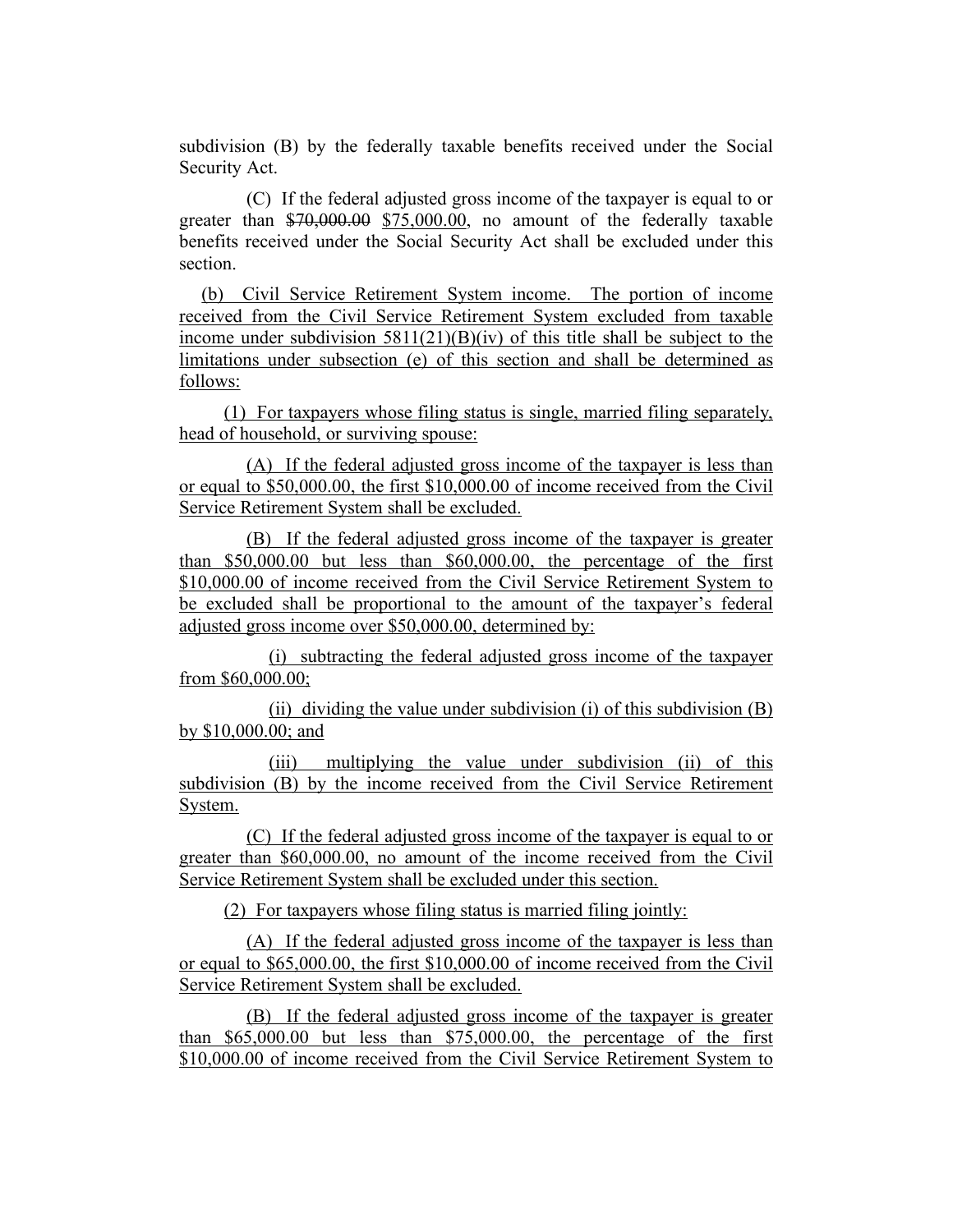be excluded shall be proportional to the amount of the taxpayer's federal adjusted gross income over \$65,000.00, determined by:

(i) subtracting the federal adjusted gross income of the taxpayer from \$75,000.00;

(ii) dividing the value under subdivision (i) of this subdivision (B) by \$10,000.00; and

(iii) multiplying the value under subdivision (ii) of this subdivision (B) by the income received from the Civil Service Retirement System.

(C) If the federal adjusted gross income of the taxpayer is equal to or greater than \$75,000.00, no amount of the income received from the Civil Service Retirement System shall be excluded under this section.

(c) Other contributory retirement systems; earnings not covered by Social Security. Other retirement income, except U.S. military retirement income pursuant to subsection (d) of this section, received by a taxpayer of this State shall be excluded pursuant to subsection (b) of this section as though the income were received from the Civil Service Retirement System and shall be subject to the limitations under subsection (e) of this section, provided that:

(1) the income is received from a contributory annuity, pension, endowment, or retirement system of:

(A) the U.S. government or a political subdivision or instrumentality of the U.S. government;

(B) this State or a political subdivision or instrumentality of this State; or

(C) another state or a political subdivision or instrumentality of another state; and

(2) the contributory system from which the income is received was based on earnings that were not covered by the Social Security Act.

(d) U.S. military retirement income. U.S. military retirement income received by a taxpayer of this State shall be excluded pursuant to subsection (b) of this section as though the income were received from the Civil Service Retirement System and shall be subject to the limitations under subsection (e) of this section.

(e) Requirement to elect one exclusion. A taxpayer of this State who is eligible during the taxable year for the Social Security income exclusion under subsection (a) of this section and any of the exclusions under subsections (b)– (d) of this section shall elect either one of the exclusions for which the taxpayer is eligible under subsections  $(b)$ – $(d)$  of this section or the Social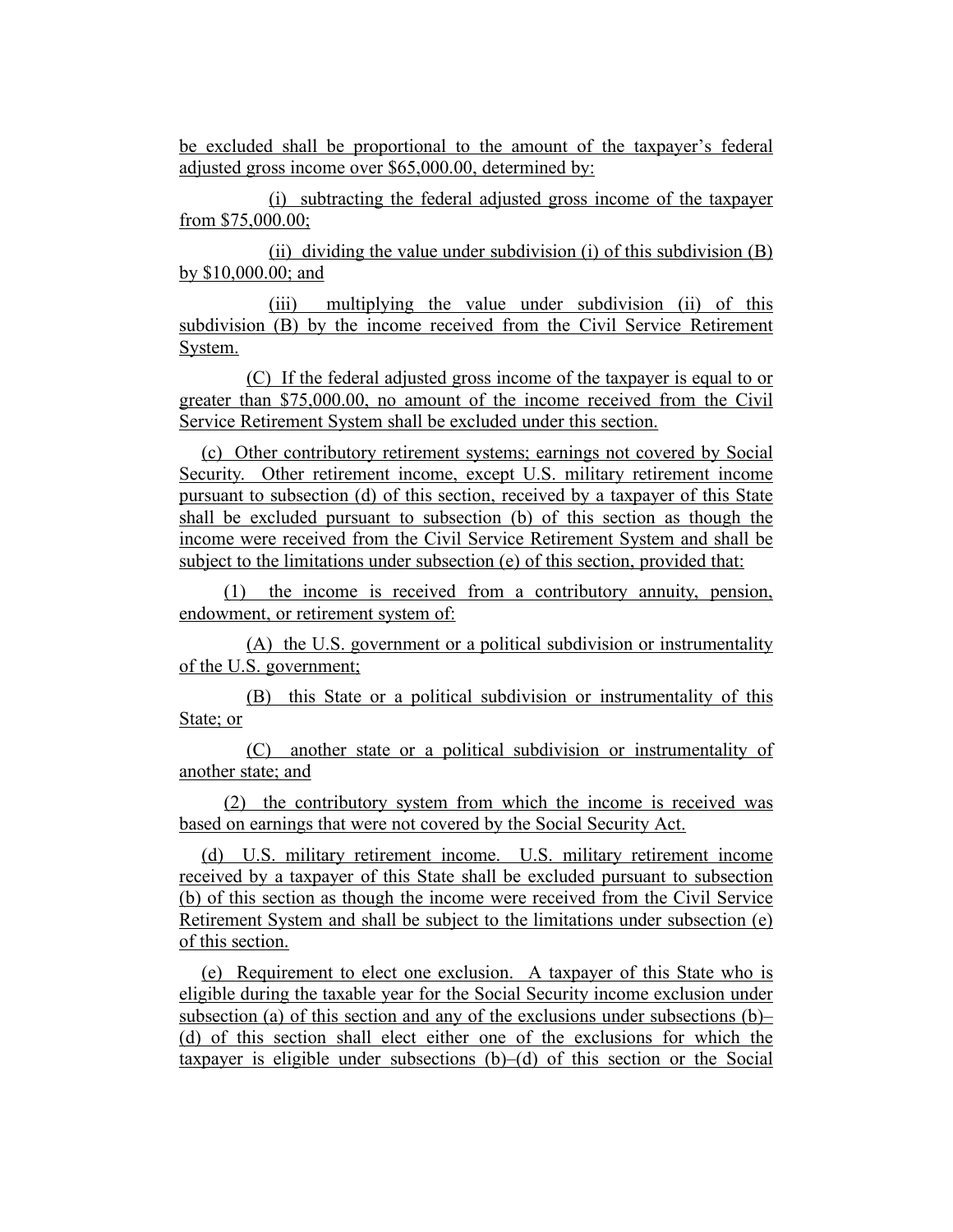Security income exclusion under subsection (a) of this section, but not both, for the taxable year.

\* \* \* Affordable Housing Tax Credit; Manufactured Homes \* \* \*

Sec. 13. 32 V.S.A.  $\S$  5930 $u(g)$  is amended to read:

 $(g)(1)$  In any fiscal year, the allocating agency may award up to:

(A) \$400,000.00 in total first-year credit allocations to all applicants for rental housing projects, for an aggregate limit of \$2,000,000.00 over any given five-year period that credits are available under this subdivision  $(A)$ ;.

 $(B)$  \$425,000.00 \$675,000.00 in total first-year credit allocations for loans or grants for owner-occupied unit financing or down payment loans as provided in subdivision (b)(2) of this section consistent with the allocation plan, including for new construction and manufactured housing, for an aggregate limit of  $\frac{$2,125,000.00}{$3,375,000.00}$  over any given five-year period that credits are available under this subdivision (B). Of the total firstyear credit allocations made under this subdivision (B), \$250,000.00 shall be used each fiscal year for manufactured home purchase and replacement.

(2) If the full amount of first-year credits authorized by an award are not allocated to a taxpayer, the Agency may reclaim the amount not allocated and re-award such allocations to other applicants, and such re-awards shall not be subject to the limits set forth in subdivision (1) of this subsection.

\* \* \* Appropriations \* \* \*

# Sec. 14. APPROPRIATION; AID FOR THE AGED, BLIND, AND DISABLED

(a) In fiscal year 2023, in addition to other funds provided to the Department for Children and Families, a total of \$1,700,000.00 in Global Commitment funds is appropriated to increase the payments to eligible individuals in the Aid for the Aged, Blind, and Disabled program. It is the intent of the General Assembly that this increase should be incorporated into the annual budget funding for the Aid for the Aged, Blind, and Disabled program in fiscal year 2024 and after.

(b) In fiscal year 2023, to fund the Global Commitment investment authorized under subsection (a) of this section, there is appropriated to the Secretary's Office of the Agency of Human Services:

(1) the sum of \$750,000.00 from the General Fund; and

(2) the sum of \$950,000.00 from federal funds.

(c) To the extent permitted under federal law, any increase in payments provided under subsection (a) of this section is intended to be retained by recipients in residential care settings by increasing the individuals' personal